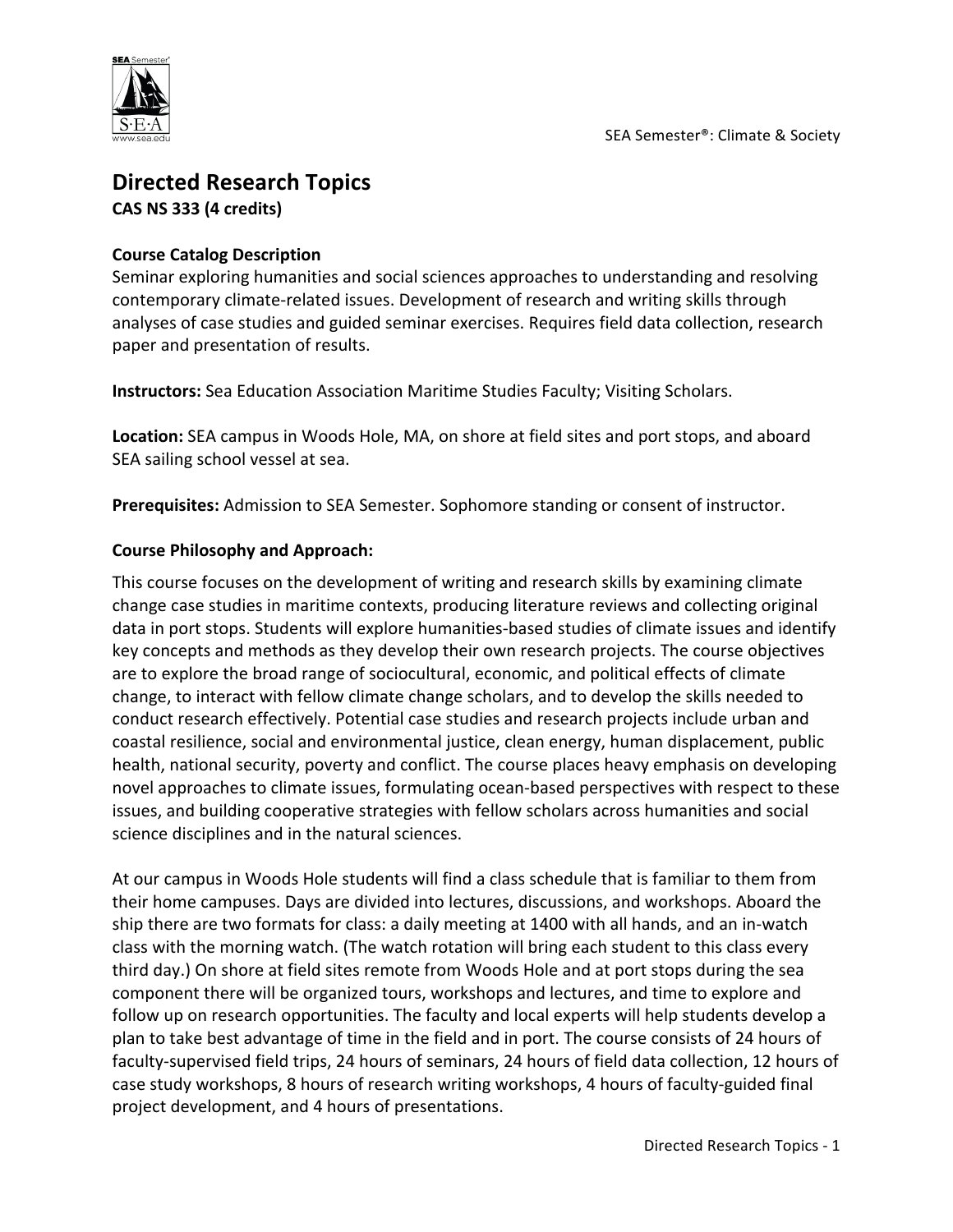

## **Learning Objectives:**

- 1. Gain practical experience with specific approaches, tools, and techniques used in conducting humanities and social science research.
- 2. Learn research methods from multiple sources including primary documents, secondary scholarly literature, and the internet, where assessing the value and veracity of web pages is an essential skill for the scholar.
- 3. Learn to communicate with scholars, institutions, and stakeholders working to develop solutions to climate change-related issues locally, regionally, and globally.

### **Evaluation:**

| Preliminary Research Statement and Bibliography     | 10% |
|-----------------------------------------------------|-----|
| First Draft of Research Paper                       | 20% |
| Case Study Summaries (two on shore, two at sea)     | 40% |
| Final Research Paper and Executive Summary (At Sea) | 30% |

#### **Assignments**:

# Preliminary Research Statement and Bibliography

Individual students will select a research topic with the guidance of the course instructor. They will test the theories and ideas learned from an extensive review of relevant literature against their own observations and interviews conducted during the sea component. The preliminary research statement consists of two to three sentences that explain the goals of the proposed research; the goals must be sufficiently narrow in scope to be addressed in a ten-page paper. The bibliography consists of five annotated entries and serves as an exploratory exercise to further the student's knowledge of the relevant literature. The preliminary research statement and bibliography are due in week three and are worth 10% of the total course grade.

#### First Draft of Research Paper

The primary goal of the assignment for students in *Directed Research Topics* is to develop skills in conducting literature reviews, learn methodologies for field data collection, and synthesize existing theories with original observations in a brief research paper. The first draft of the research paper will consist of a topic-specific literature review, a field plan for data collection during the second shore and sea components, and a summary of any data collected during the first shore component. The research draft (7-8 pages) is due at the end of week six and is worth 20% of the total course grade.

#### Case Study Summaries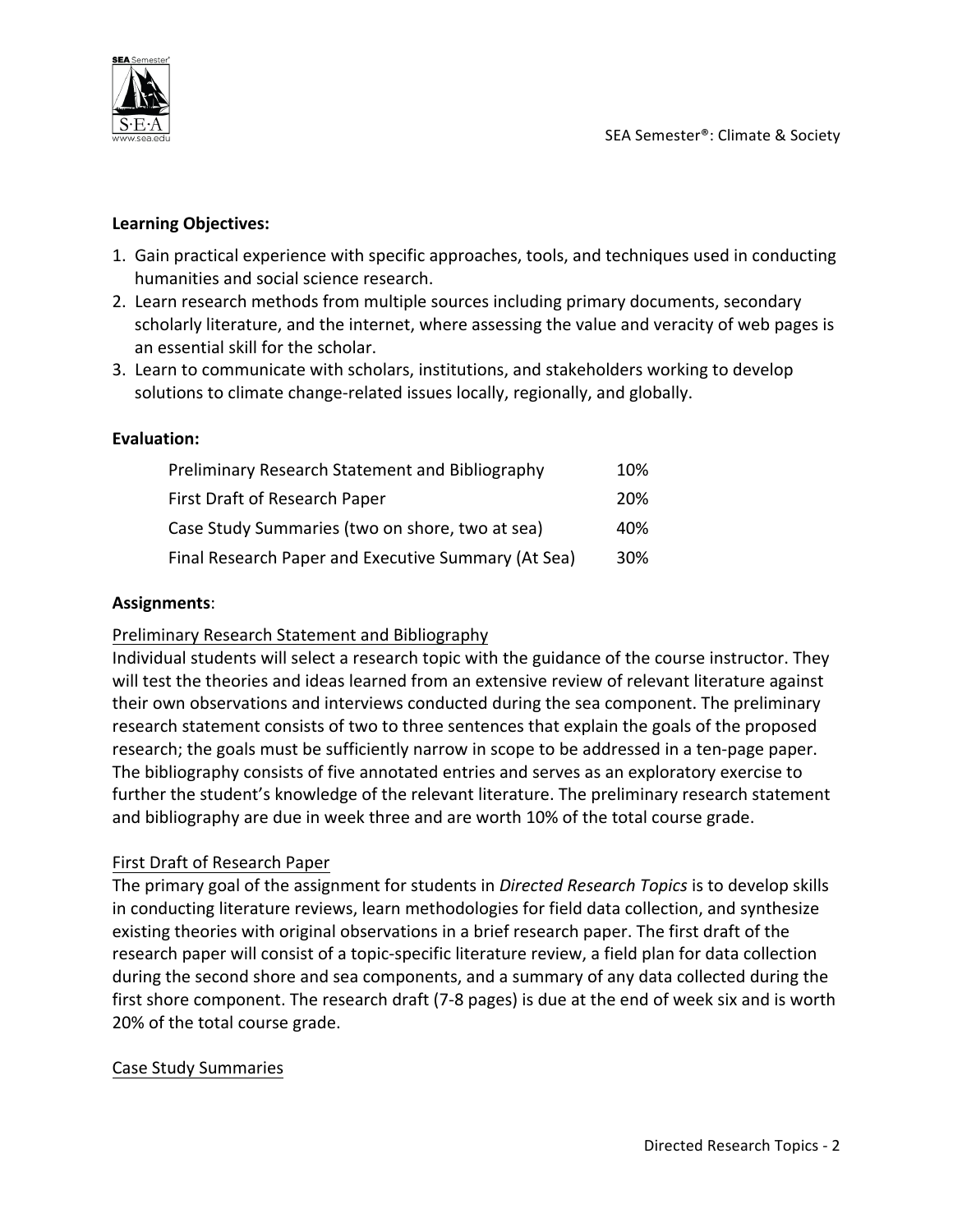

During the semester there will be four case studies based on field trips. A case study identifies a specific problem related to the broader themes of the program and provides opportunities for field (onsite) analyses of stakeholders, policies, and other relevant factors. Students will work in teams to complete a case study summary worksheet provided by the instructor and will discuss results in class. Each of the four case study summaries is worth 10% of the total course grade.

# Final Research Paper and Executive Summary

Students in *Directed Research Topics* will produce a paper (10-12 pages) that summarizes the relevant literature of a chosen topic and contributes to knowledge of the topic through original field research. Summaries of observations and interviews conducted during the sea component will provide an addendum to the literature review portion of the paper submitted on shore. Students will summarize their research with a two-page Executive Summary and will provide a brief presentation of their findings to the class. The final research paper and summary are due in week 12 and are worth 20% and 10% of the total course grade, respectively.

# **Expectations and Requirements:**

- Punctual attendance is required at every class meeting.
- Active participation in class discussion is expected.
- Late assignment submissions are not accepted.
- The policy on academic accuracy, quoted below, will be strictly followed in this class. The papers that you submit in this course are expected to be *your original work.* You must take care to distinguish your own ideas and knowledge from wording or substantive information that you derive from one of your sources. The term "sources" includes not only published primary and secondary material, but also information and opinions gained directly from other people and text that you cut and paste from any site on the Internet.

# The responsibility for learning the proper forms of citation lies with you.

Quotations must be placed properly within quotation marks and must be cited fully. In addition, all paraphrased material must be acknowledged completely. Whenever ideas or facts are derived from your reading and research, the sources must be indicated. (Harvard *Handbook for Students*, 305)

- Considerations for use of internet sources: As you browse websites, assess their usefulness very critically. Who posted the information and why? Can you trust them to be correct? Authoritative? Unbiased? Your annotation should include the name of the author or organization originating any material that you reference. If you can't identify the source, don't use it!
- Please consult information in the SEA Student Handbook on Academic Integrity and direct any questions to SEA Semester faculty.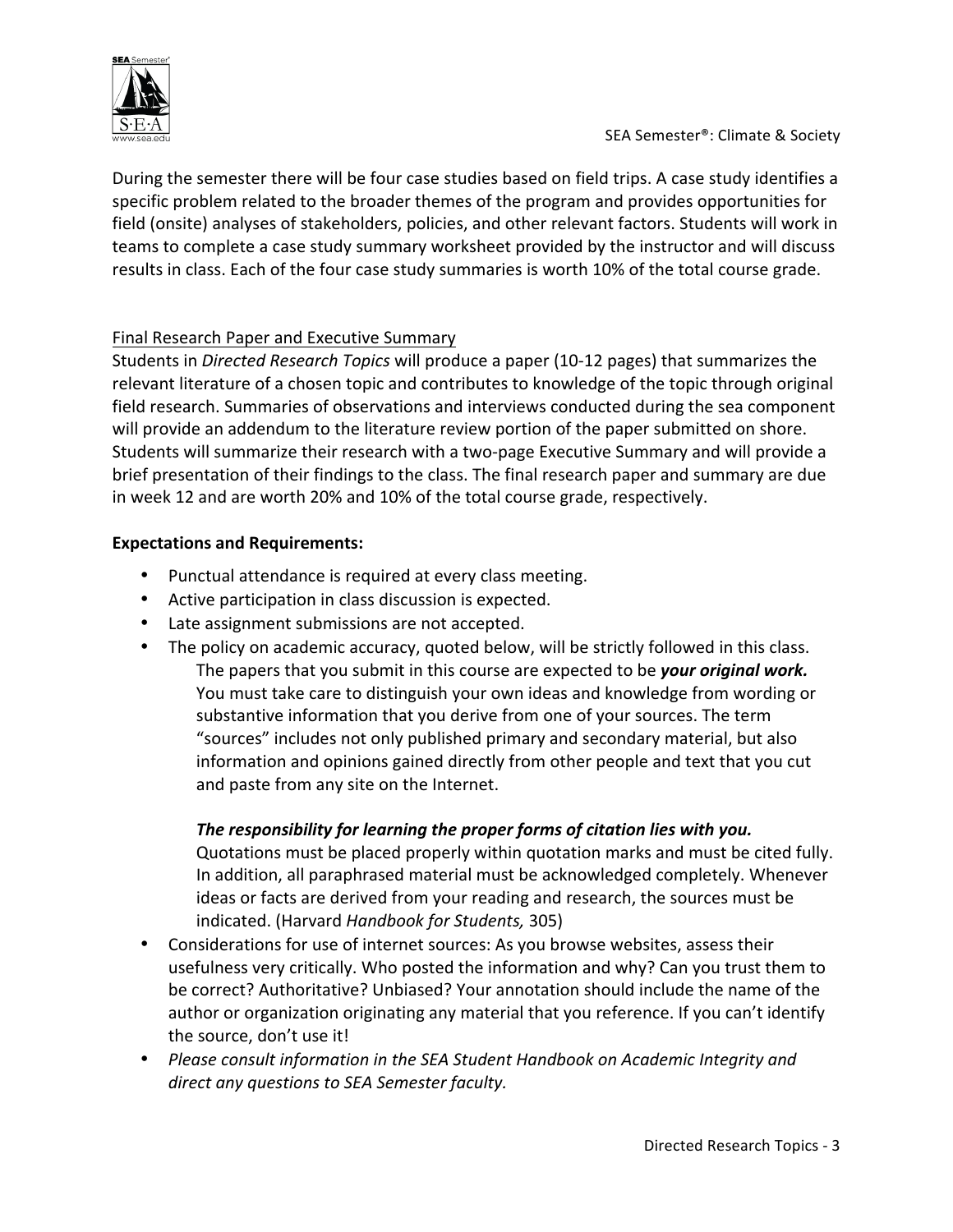



#### **Readings:**

- Archer, Diane. Building urban climate resilience through community-driven approaches to development: Experiences from Asia. *International Journal of Climate Change Strategies and Management* 8(5):654-669. 2016.
- Black, Richard, Stephen R.G. Bennett, Sandy M. Thomas, and John R. Beddington. Migration as Adaptation. *Nature* 478:447-9. 2011.
- Buhaug, Halvard. Climate-conflict research: some reflections on the way forward. WIREs Clim *Change* 6:269-275. 2015.
- CNA Military Advisory Board. National Security and the Accelerating Risks of Climate Change. Alexandria, VA: CNA Corporation. 2014.
- Hallegatte, Stephane, Mook Bangalore, and Laura Bonzanigo. Shock Waves: Managing the *Impacts of Climate Change on Poverty*. Climate Change and Development Series. Washington, DC: World Bank. 2016.
- Kabisch, N., N. Frantzeskaki, S. Pauleit, S. Naumann, M. Davis, M. Artmann, D. Haase, S. Knapp, H. Korn, J. Stadler, K. Zaunberger, and A. Bonn. Nature-based solutions to climate change mitigation and adaptation in urban areas: perspectives on indicators, knowledge gaps, barriers, and opportunities for action. *Ecology and Society* 21(2):39. 2016.
- Kinley, Richard. Climate change after Paris: from turning point to transformation. *Climate Policy* 17(1):9-15. 2017.
- MassSenate Committee on Global Warming and Climate Change. *The Massachusetts Clean Energy Future Report*. January 2018.
- Moriarty, Patrick, and Damon Honnery. Future cities in a warming world. *Futures* 66:45-53. 2015.
- Scandrett, Eurig. Climate justice: contested discourse and social transformation. *International Journal of Climate Change Strategies and Management* 8(4):477-487. 2016.
- Scott, Heidi. Energy Ontologies: Wind, Biomass, and Fossil Transportation. *Humanities* 5(37): doi:10.3390/h5020037. 2016.
- Schlosberg, David, and Lisette B. Collins. From environmental to climate justice: climate change and the discourse of environmental justice. WIREs Clim Change doi: 10.1002/wcc.275. 2014.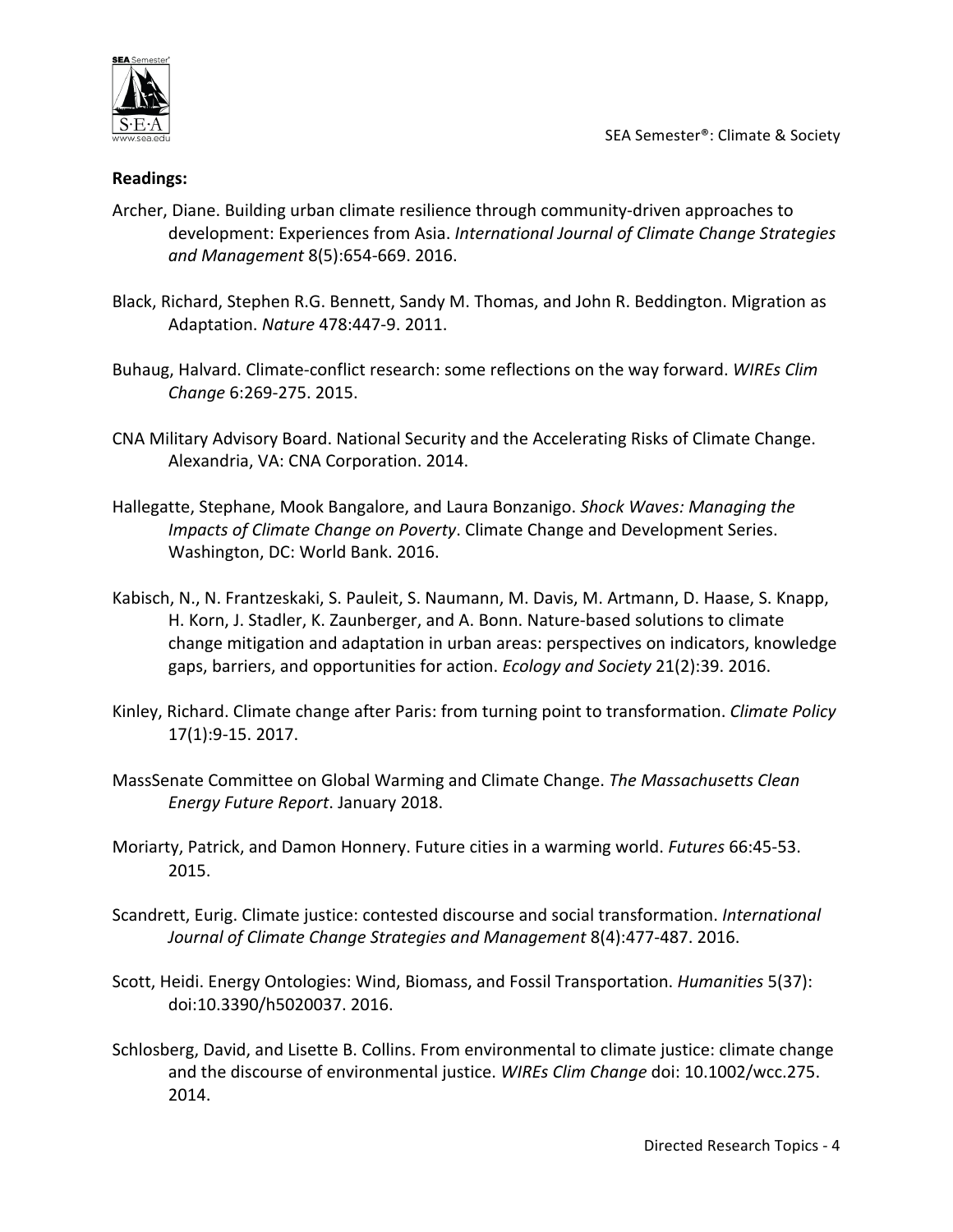

Selby, Jan. Positivist Climate Conflict Research: A Critique. *Geopolitics* 19:829-856. 2014.

Walliman, Nicholas. *Research Methods: The Basics* (Second Edition). New York: Routledge. 2011.

# **Course Calendar:**

| <b>Topic</b>                                                                                                              | <b>Readings/Assignments Due</b>                                                                                                |  |  |
|---------------------------------------------------------------------------------------------------------------------------|--------------------------------------------------------------------------------------------------------------------------------|--|--|
| Week 1 (6 hours) - on shore at SEA campus in Woods Hole                                                                   |                                                                                                                                |  |  |
| <b>First Shore Component</b><br><b>Seminar:</b> Introduction to the themes, readings, and<br>expectations for the course. | Readings: Walliman 2011 (Ch. 3,<br>"Structuring the research project" and<br>Ch. 5, "Finding and reviewing the<br>literature") |  |  |
| <b>Workshop:</b> How to design a research project                                                                         |                                                                                                                                |  |  |
| Week 2 (8 hours) – on shore at SEA campus in Woods Hole                                                                   |                                                                                                                                |  |  |
| <b>Seminar:</b> Urban climate resilience                                                                                  | Readings: Archer 2016; Moriarty &<br>Honnery 2015; Kabisch et al 2016                                                          |  |  |
| Field Trip: The Port of Boston; BU Pardee Center (Case<br>Study 1)                                                        |                                                                                                                                |  |  |
| Week 3 (6 hours) - on shore at SEA campus in Woods Hole                                                                   |                                                                                                                                |  |  |
| Seminar: Conflict                                                                                                         | Readings: Buhaug 2015; Selby 2014;<br><b>CNA 2014</b>                                                                          |  |  |
| <b>Seminar: National security</b>                                                                                         |                                                                                                                                |  |  |
|                                                                                                                           | Due: Research statement and                                                                                                    |  |  |
|                                                                                                                           | bibliography; Case Study 1 Summary                                                                                             |  |  |
| Week 4 (6 hours) – on shore at SEA campus in Woods Hole                                                                   |                                                                                                                                |  |  |
| Seminar: Energy                                                                                                           | Readings: MassSenate 2018; Scott 2016                                                                                          |  |  |
| Field Trip: MA Clean Energy Center (Case Study 2)                                                                         |                                                                                                                                |  |  |
| Week 5 (6 hours) – on shore at SEA campus in Woods Hole                                                                   |                                                                                                                                |  |  |
| <b>Seminar:</b> Climate migration<br>Seminar: Climate and poverty                                                         | Readings: Black et al 2011; Scandrett<br>2016; Schlosberg & Collins 2014;<br>Hallegatte et al 2016                             |  |  |
|                                                                                                                           | Due: Case Study 2 Summary                                                                                                      |  |  |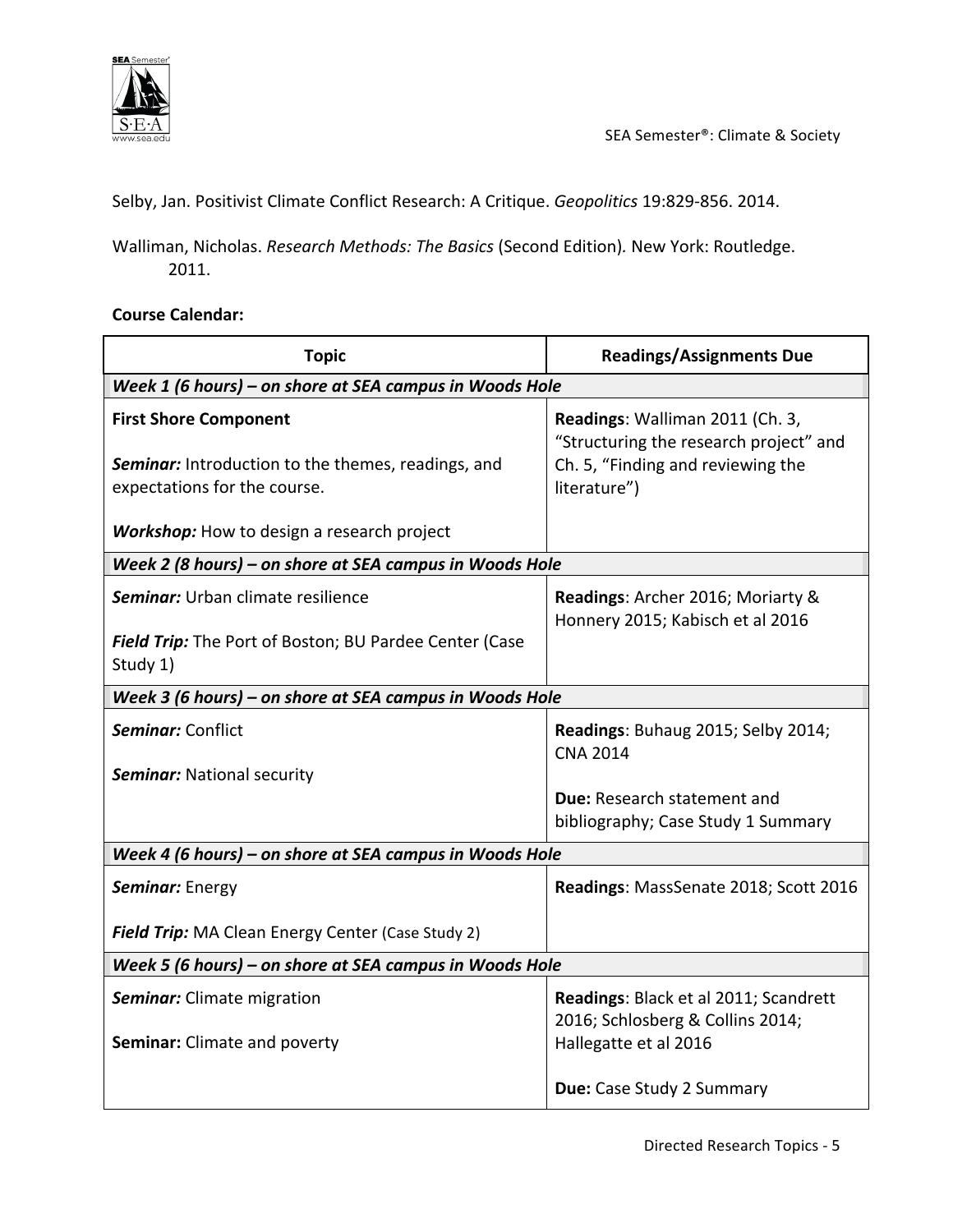

SEA Semester®: Climate & Society

| Week 6 (16 hours) – on shore at SEA campus in Woods Hole                      |                                                                                          |  |
|-------------------------------------------------------------------------------|------------------------------------------------------------------------------------------|--|
| <b>Seminar:</b> Field case studies preview<br><b>Project Writing workshop</b> | <b>Readings:</b> Site-specific readings to<br>guide second shore component case<br>study |  |
|                                                                               | Due: Research paper draft                                                                |  |

| Week 7 (8 hours) – on shore in New Zealand                |                                                                                |  |
|-----------------------------------------------------------|--------------------------------------------------------------------------------|--|
| <b>Second Shore Component</b>                             | <b>Readings:</b> Site-specific readings to<br>supplement field trip activities |  |
| Three Field Trips/Seminars with local program<br>partners | <b>Due:</b> Case Study 3 Summary                                               |  |
| <b>Field Data Collection for research papers</b>          |                                                                                |  |
| Case Study 3                                              |                                                                                |  |

| Week 8 (8 hours) – at sea                                |                                                       |  |  |
|----------------------------------------------------------|-------------------------------------------------------|--|--|
| <b>Sea Component</b>                                     |                                                       |  |  |
| <b>Field Trip</b>                                        |                                                       |  |  |
| <b>Field Data Collection for research papers</b>         |                                                       |  |  |
| Week $9$ (8 hours) – at sea                              |                                                       |  |  |
| <b>Research Writing Workshop</b>                         | <b>Readings: Paris Agreement 2015; Kinley</b><br>2017 |  |  |
| <b>Topic Discussion:</b> The Paris Agreement             |                                                       |  |  |
| Week 10 (8 hours) – at sea                               |                                                       |  |  |
| <b>Research Writing Workshop</b>                         |                                                       |  |  |
| <b>Seminar:</b> Writing a Research Paper from Field Data |                                                       |  |  |
| Week 11 (8 hours) – at sea                               |                                                       |  |  |
| <b>Field Trip</b>                                        | <b>Due:</b> Case Study 4 Summary                      |  |  |
| <b>Field Data Collection for research papers</b>         |                                                       |  |  |